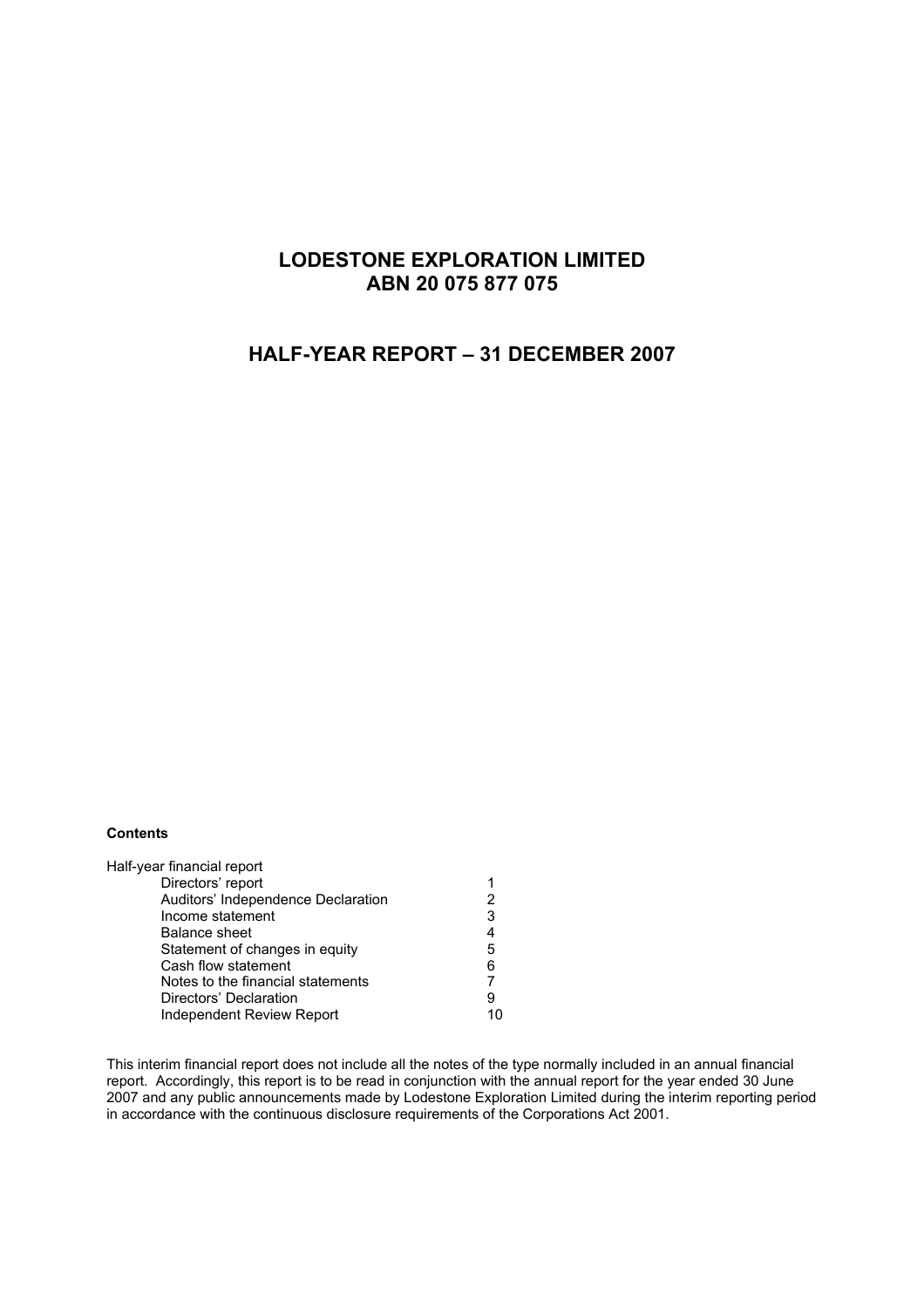## **DIRECTORS' REPORT**

Your directors present their report on the company for the half-year ended 31 December 2007.

#### **Directors**

The following persons were directors of Lodestone Exploration Limited during the whole of the half-year and up to the date of this report:

G A J Baynton J L McCawley – Executive Director M Ackland

J T Shaw was a director from the beginning of the period until his resignation on 30 November 2007.

#### **Review of Operations**

The operating loss after income tax of the company for the half-year was \$797,132 (2006: loss \$234,905). The loss reflects the nature of the company's principal activity, being mineral exploration.

#### **Auditor's Independence Declaration**

Section 307C of the Corporations Act 2001 requires the company's auditors, Pitcher Partners, to provide the directors with a written Independence Declaration in relation to their review of the financial report for the halfyear ended 31 December 2007. The Auditor's Independence Declaration is attached and forms part of this Directors' Report.

This report is made in accordance with a resolution of the directors.

John Mcawley

**J L McCawley Director 14 March 2008**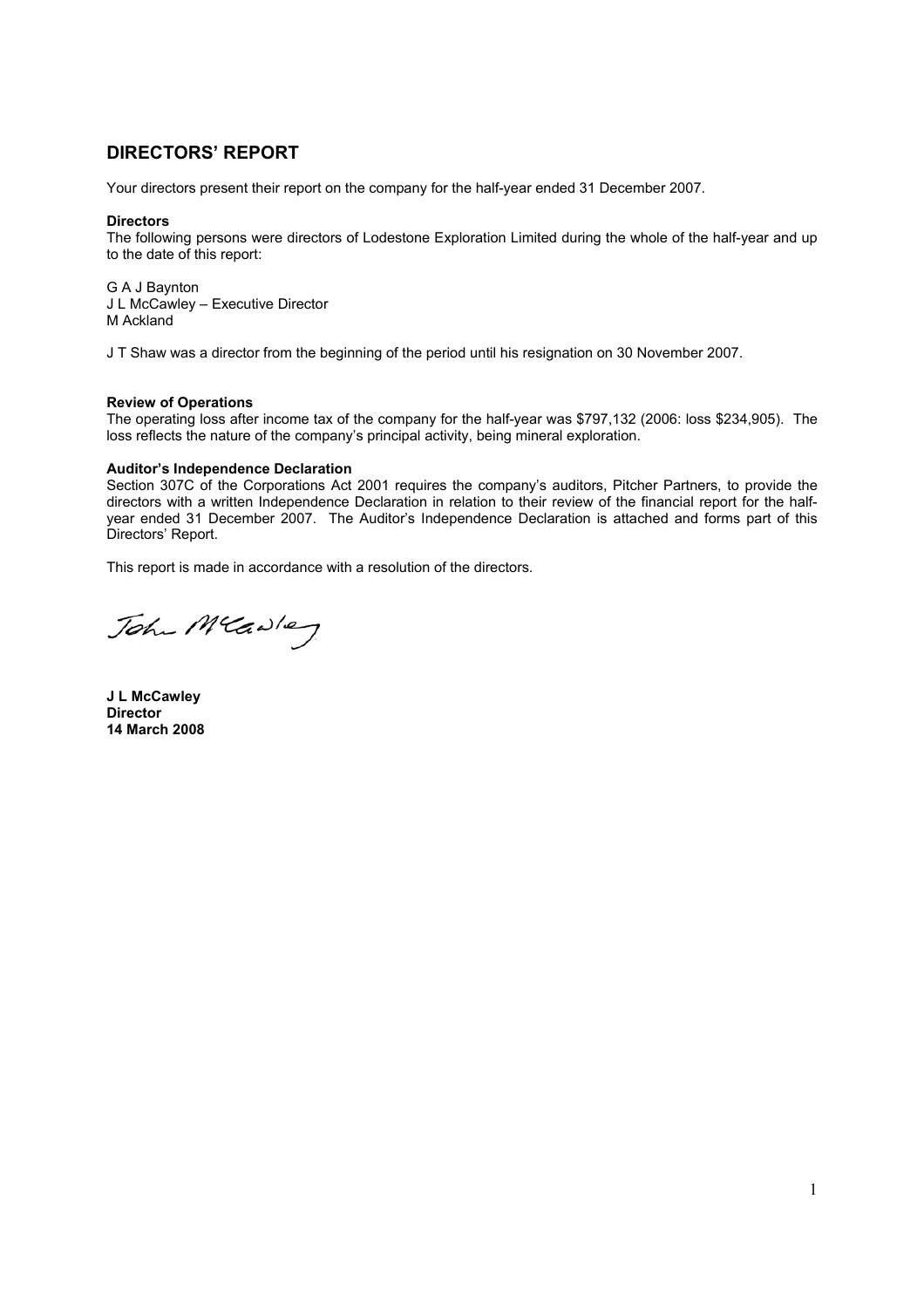

Level 21 300 Queen Street Brisbane Queensland 4000

Postal Address: GPO Box 35 Brisbane Qld 4001 Australia

Tel: 07 3228 4000 Fax: 03 3221 6420

www.pitcher.com.au info@pitcherqld.com.au

ABN 94 265 069 917

### **AUDITOR'S INDEPENDENCE DECLARATION TO THE DIRECTORS OF LODESTONE EXPLORATION LIMITED**

In relation to the review of Lodestone Exploration Limited for the half-year ended 31 December 2007, I declare that, to the best of my knowledge and belief, there have been:

- (a) no contraventions of the auditor independence requirements of the *Corporations Act 2001*, and
- (b) no contraventions of any applicable code of professional conduct.

Potcher Partinera

PITCHER PARTNERS

S A Green Partner

Brisbane, 14 March 2008

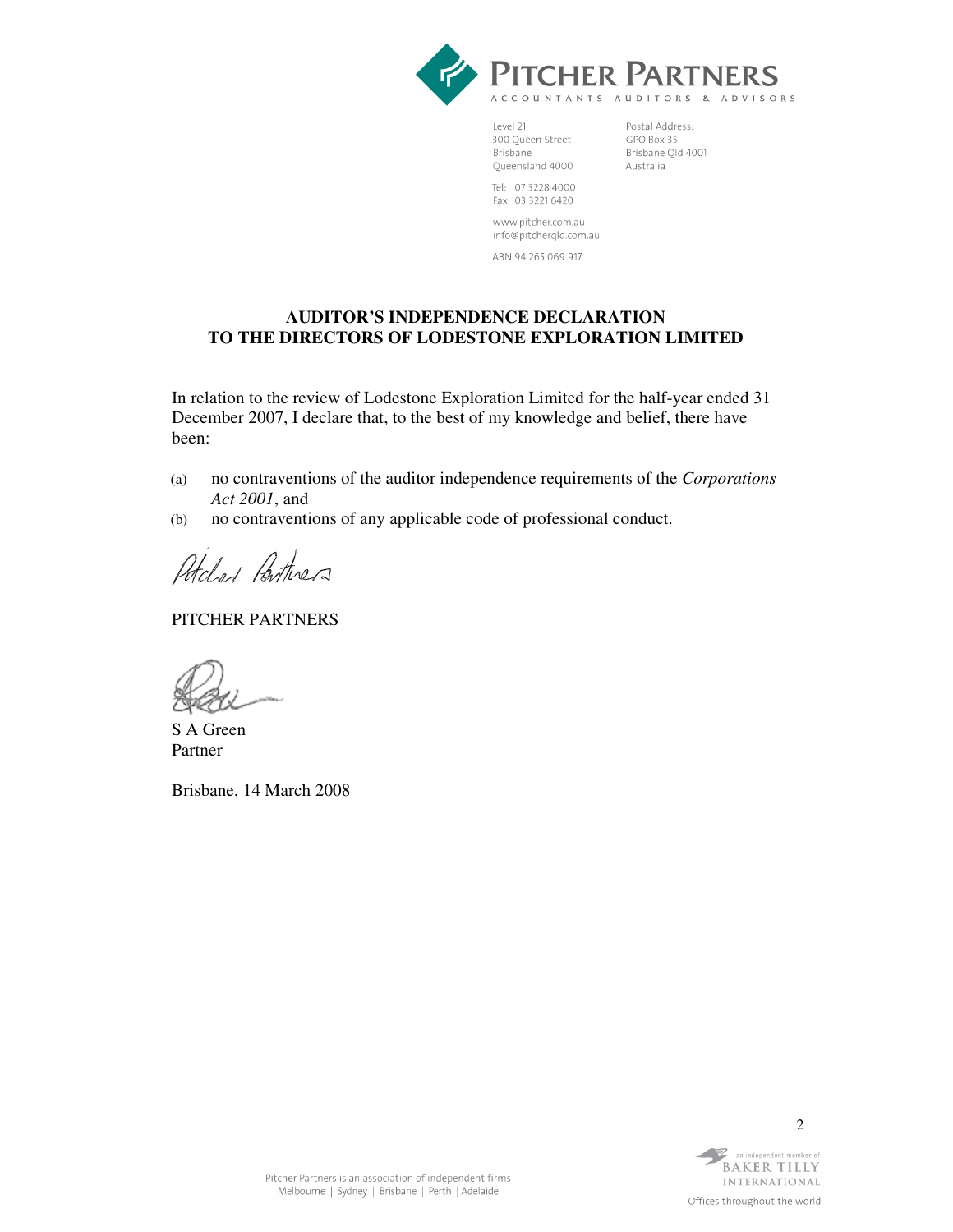## **INCOME STATEMENT FOR THE HALF-YEAR ENDED 31 DECEMBER 2007**

|                                                                                                                                                            | Half-year                                                             |                                                                        |
|------------------------------------------------------------------------------------------------------------------------------------------------------------|-----------------------------------------------------------------------|------------------------------------------------------------------------|
|                                                                                                                                                            | 2007<br>S                                                             | 2006<br>\$                                                             |
| Revenue from operations                                                                                                                                    |                                                                       |                                                                        |
| Other income<br>Professional services expenses<br>Exploration abandoned<br>Corporate overhead expenses<br>Depreciation expenses<br>Directors' remuneration | 16,635<br>(53, 144)<br>(594,353)<br>(91, 945)<br>(6,200)<br>(68, 125) | 46,732<br>(44, 087)<br>(109,063)<br>(51, 380)<br>(6, 257)<br>(70, 850) |
| Profit / (Loss) before income tax                                                                                                                          | (797, 132)                                                            | (234, 905)                                                             |
| Income tax expense                                                                                                                                         |                                                                       |                                                                        |
| Profit attributable to members of Lodestone Exploration Limited                                                                                            | (797, 132)                                                            | (234, 905)                                                             |

|                                                                   | Cents | Cents |
|-------------------------------------------------------------------|-------|-------|
| Earnings per share for profit attributable to the ordinary equity |       |       |
| holders of the company:                                           |       |       |
| Basic earnings per share                                          | (0.7) | (0.2) |
| Diluted earnings per share                                        | (0.7) | (0.2) |

The above income statement should be read in conjunction with the accompanying notes.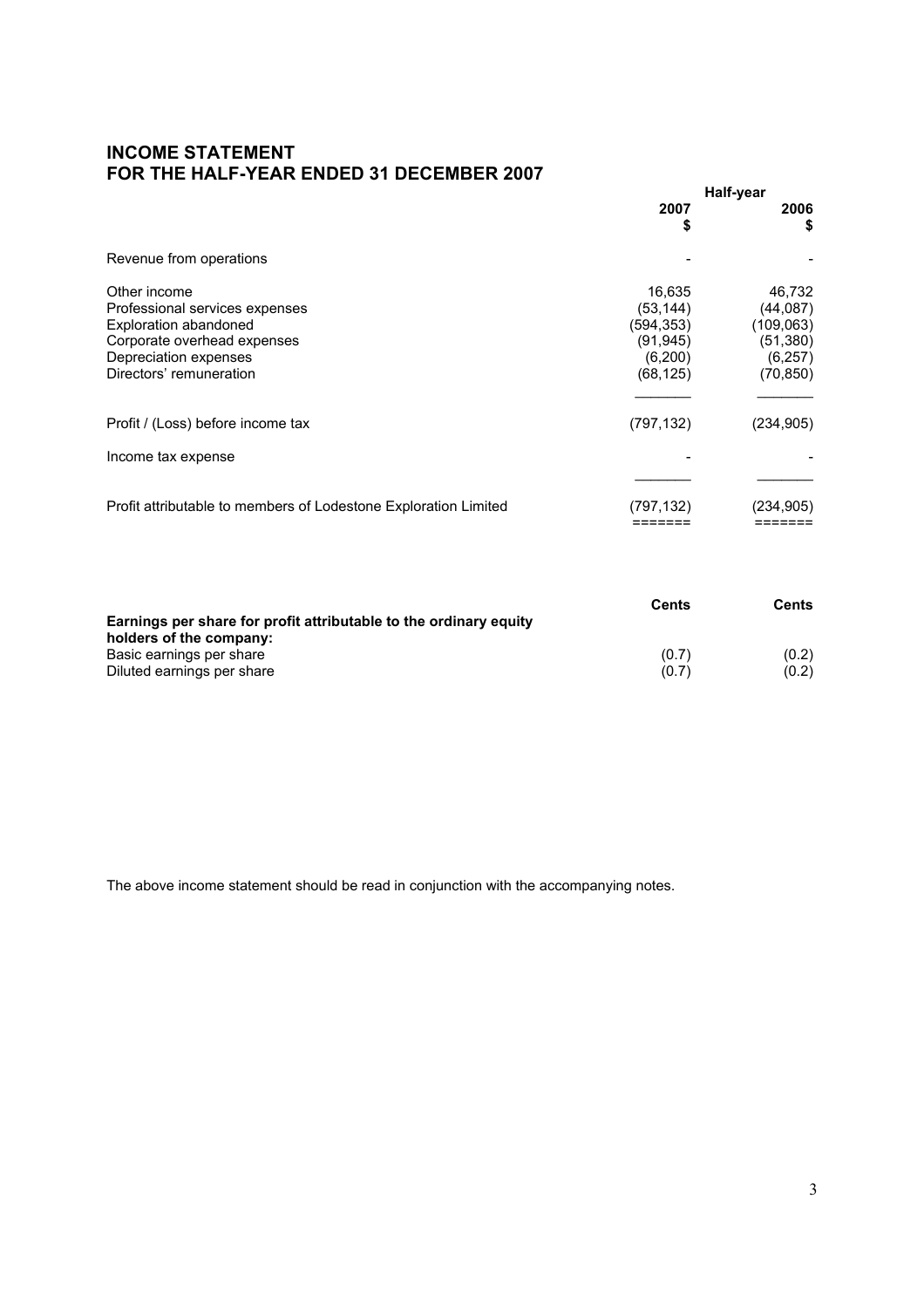## **BALANCE SHEET AS AT 31 DECEMBER 2007**

|                                          | 31 December<br>2007<br>\$ | 30 June<br>2007<br>\$                                            |
|------------------------------------------|---------------------------|------------------------------------------------------------------|
| <b>ASSETS</b>                            |                           |                                                                  |
| <b>Current assets</b>                    | 368,681                   | 1,102,491                                                        |
| Cash and cash equivalents<br>Receivables | 28,092                    | 70,406                                                           |
| Total current assets                     | 396,773                   | 1,172,897                                                        |
| <b>Non-current assets</b>                |                           |                                                                  |
| Plant and equipment                      | 24,733                    | 30,933                                                           |
| <b>Exploration expenditure</b>           | 299,184                   | 548,325                                                          |
| Other                                    | 41,680                    | 39,180                                                           |
| Total non-current assets                 | 365,597                   | 618,438                                                          |
|                                          |                           |                                                                  |
| <b>Total assets</b>                      | 762,370<br>=======        | 1,791,335<br>$=$ $=$ $=$ $=$ $=$ $=$                             |
| <b>LIABILITIES</b>                       |                           |                                                                  |
| <b>Current liabilities</b>               |                           |                                                                  |
| Payables                                 | 30,946                    | 262,779                                                          |
|                                          |                           |                                                                  |
| <b>Total current liabilities</b>         | 30,946                    | 262,779                                                          |
| <b>Total liabilities</b>                 | 30,946                    | 262,779                                                          |
|                                          | =======                   | $\qquad \qquad \equiv \equiv \equiv \equiv \equiv \equiv \equiv$ |
| <b>Net assets</b>                        | 731,424                   | 1,528,556                                                        |
|                                          | =======                   | $=$ $=$ $=$ $=$ $=$ $=$                                          |
| <b>EQUITY</b>                            |                           |                                                                  |
| Contributed equity                       | 6,259,815                 | 6,259,815                                                        |
| Reserves                                 | 60,063                    | 60,063                                                           |
| <b>Accumulated losses</b>                | (5,588,454)               | (4,791,322)                                                      |
| <b>Total equity</b>                      | 731,424                   | 1,528,556                                                        |
|                                          | $=$ $=$ $=$ $=$ $=$ $=$   | $= = = = = = = =$                                                |

The above balance sheet should be read in conjunction with the accompanying notes.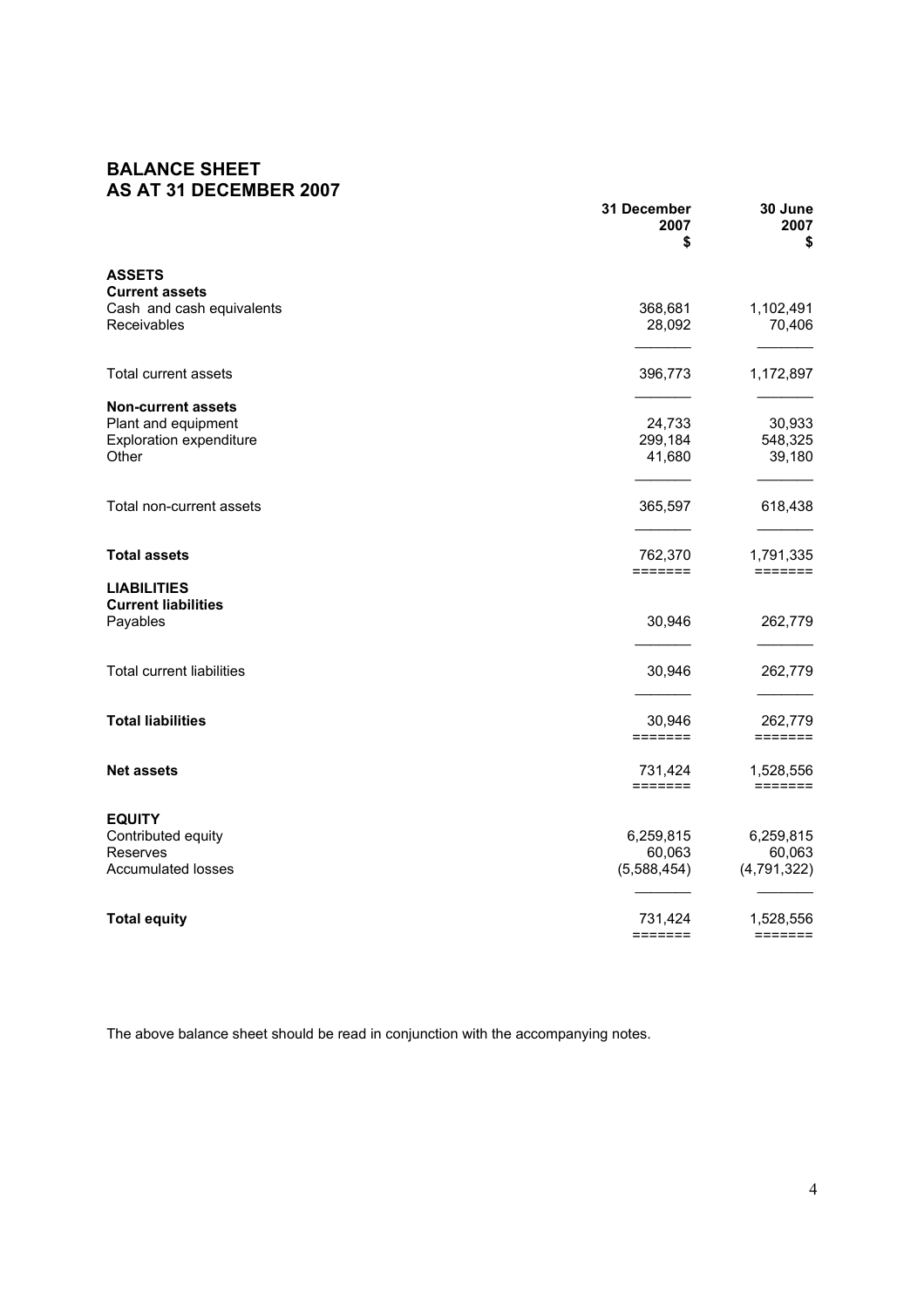### **STATEMENT OF CHANGES IN EQUITY FOR THE HALF-YEAR ENDED 31 DECEMBER 2007**

|                                                                                                                                     | Half-year  |            |
|-------------------------------------------------------------------------------------------------------------------------------------|------------|------------|
|                                                                                                                                     | 2007<br>\$ | 2006<br>S  |
| Total equity at the beginning of the half-year                                                                                      | 1,528,556  | 652,119    |
| Profit / (Loss) for the half-year                                                                                                   | (797, 132) | (234, 905) |
| Transactions with equity holders in their capacity as equity holders:<br>Contributions of equity, net of transaction costs (note 4) | -          | 2,335,725  |
| Total equity at the end of the half-year                                                                                            | 731,424    | 2,752,939  |

The above statement of changes in equity should be read in conjunction with the accompanying notes.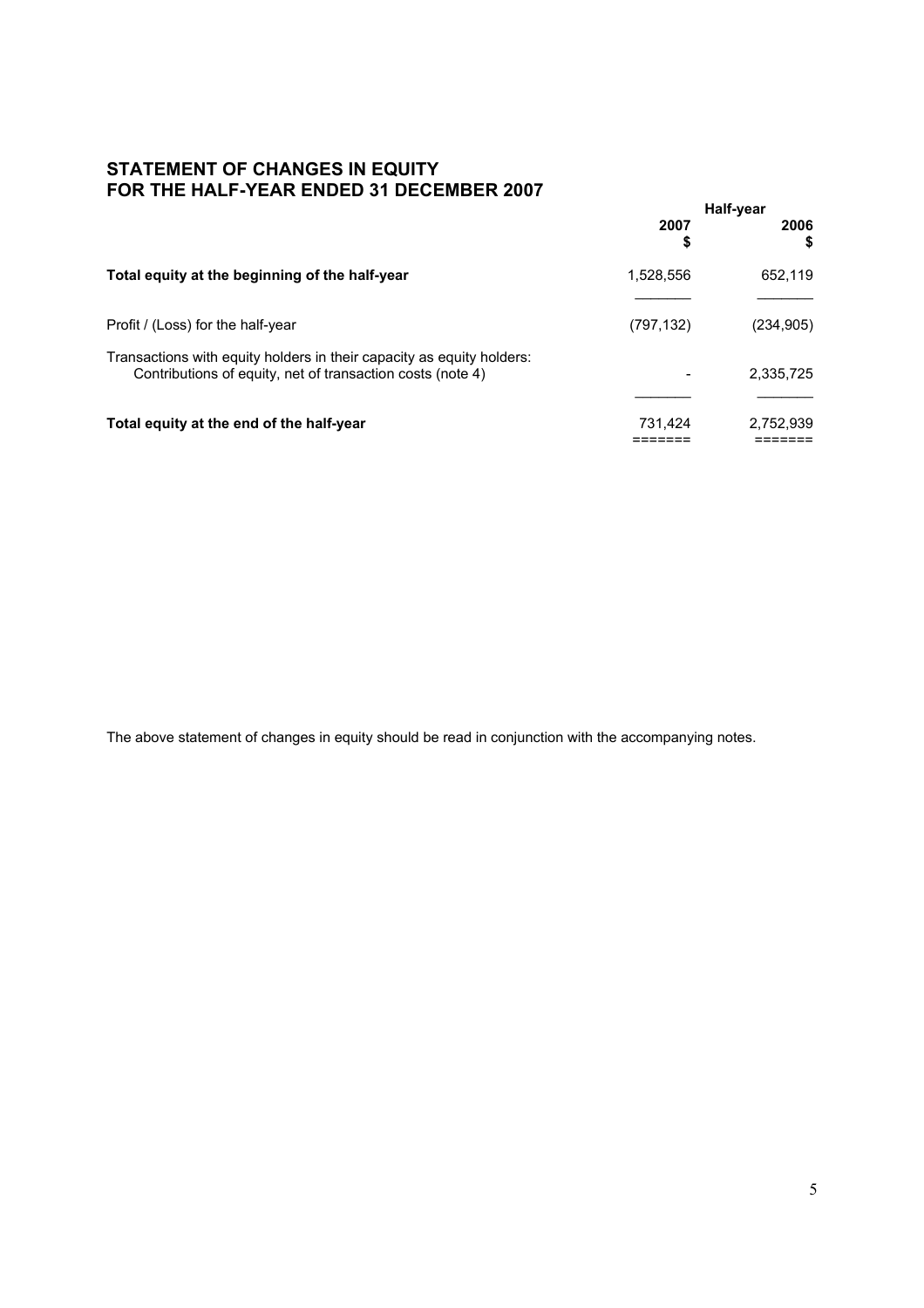## **CASH FLOW STATEMENT FOR THE HALF-YEAR ENDED 31 DECEMBER 2007**

|                                                                                                                                                   | Half-year                          |                                |
|---------------------------------------------------------------------------------------------------------------------------------------------------|------------------------------------|--------------------------------|
|                                                                                                                                                   | 2007<br>\$                         | 2006<br>\$                     |
| Cash flows from operating activities                                                                                                              |                                    |                                |
| Receipts from customers (inclusive of goods and services tax)<br>Payments to suppliers (inclusive of goods and services tax)<br>Interest received | 75,847<br>(263, 973)<br>19,854     | 22,986<br>(221, 887)<br>38,227 |
| Net cash outflow from operating activities                                                                                                        | (168, 272)                         | (160, 674)                     |
| Cash flows from investing activities                                                                                                              |                                    |                                |
| Payments for exploration                                                                                                                          | (563,038)                          | (127, 767)                     |
| Payments for fixed assets<br>Payment for security deposit<br>Refund of security deposit                                                           | (5,000)<br>2,500                   | 1,000                          |
| Net cash outflow from investing activities                                                                                                        | (565, 538)                         | (126, 767)                     |
| Cash flows from financing activities                                                                                                              |                                    |                                |
| Proceeds from share issue<br>Payment of share issue costs                                                                                         |                                    | 2,352,025<br>(266, 300)        |
| Net cash inflow from financing activities                                                                                                         |                                    | 2,085,725                      |
| Net increase (decrease) in cash and cash equivalents                                                                                              | (733, 810)                         | 1,798,284                      |
| Cash and cash equivalents at the beginning of the half-year                                                                                       | 1,102,491                          | 112,109                        |
|                                                                                                                                                   |                                    |                                |
| Cash and cash equivalents at the end of the half-year                                                                                             | 368.681<br>$=$ $=$ $=$ $=$ $=$ $=$ | 1,910,393<br>=======           |

The above cash flow statement should be read in conjunction with the accompanying notes.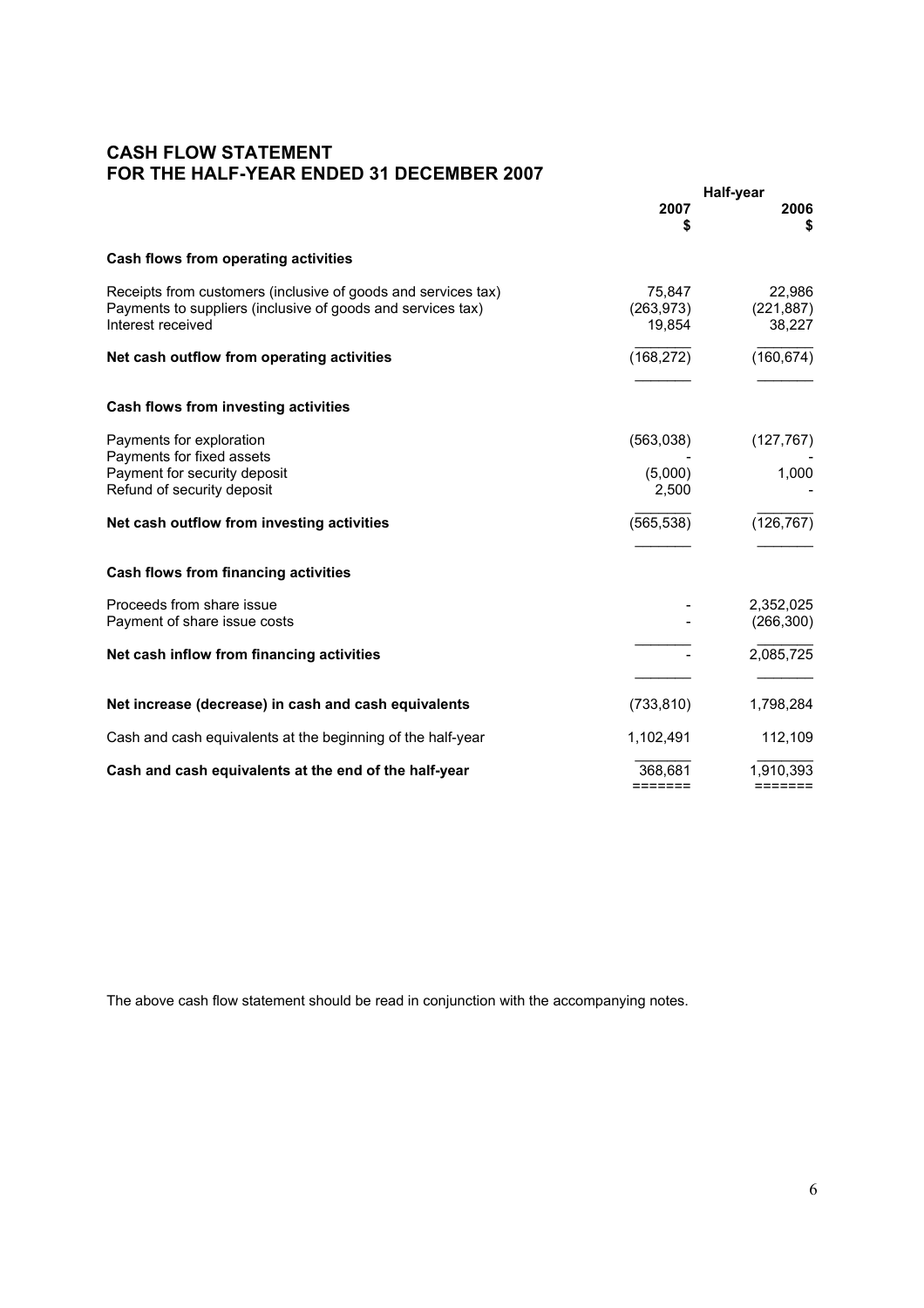### **NOTES TO THE FINANCIAL STATEMENTS FOR THE HALF-YEAR ENDED 31 DECEMBER 2007**

#### **Note 1 Summary of significant accounting policies**

This general purpose financial report for the interim half-year reporting period ended 31 December 2007 has been prepared in accordance with Accounting Standard AASB 134 *Interim Financial Reporting* and the *Corporations Act 2001*.

This interim financial report does not include all the notes of the type normally included in an annual financial report. Accordingly, this report is to be read in conjunction with the annual report for the year ended 30 June 2007 and any public announcements made by Lodestone Exploration Limited during the interim reporting period in accordance with the continuous disclosure requirements of the *Corporations Act 2001*.

The accounting policies adopted are consistent with those of the previous financial year and corresponding interim reporting period.

#### **Note 2 Segment information**

The company operates solely within one business segment, being the mineral exploration industry in Australia.

### **Note 3 Profit / (Loss) for the half-year**

|                                                                                                                                |                       | Half-year             |                          |            |  |
|--------------------------------------------------------------------------------------------------------------------------------|-----------------------|-----------------------|--------------------------|------------|--|
|                                                                                                                                |                       | 2007<br>\$            |                          | 2006<br>\$ |  |
| Profit / (Loss) for the half-year includes the following items that are<br>unusual because of their nature, size or incidence: |                       |                       |                          |            |  |
| <b>Expenses</b><br>Profit before income tax includes the following specific expenses:                                          |                       |                       |                          |            |  |
| <b>Exploration abandoned</b>                                                                                                   |                       | 594,353               |                          | 109,063    |  |
| <b>Equity securities issued</b><br>Note 4                                                                                      |                       |                       |                          |            |  |
|                                                                                                                                |                       | Half-year             |                          | Half-year  |  |
|                                                                                                                                | 2007<br><b>Shares</b> | 2006<br><b>Shares</b> | 2007<br>\$               | 2006<br>\$ |  |
| Issues of ordinary shares during the half-year<br>Shares issued                                                                |                       | 66,894,820            |                          | 2,602,025  |  |
| Share issue expenses                                                                                                           |                       |                       | $\overline{\phantom{a}}$ | (266, 300) |  |
|                                                                                                                                |                       |                       |                          |            |  |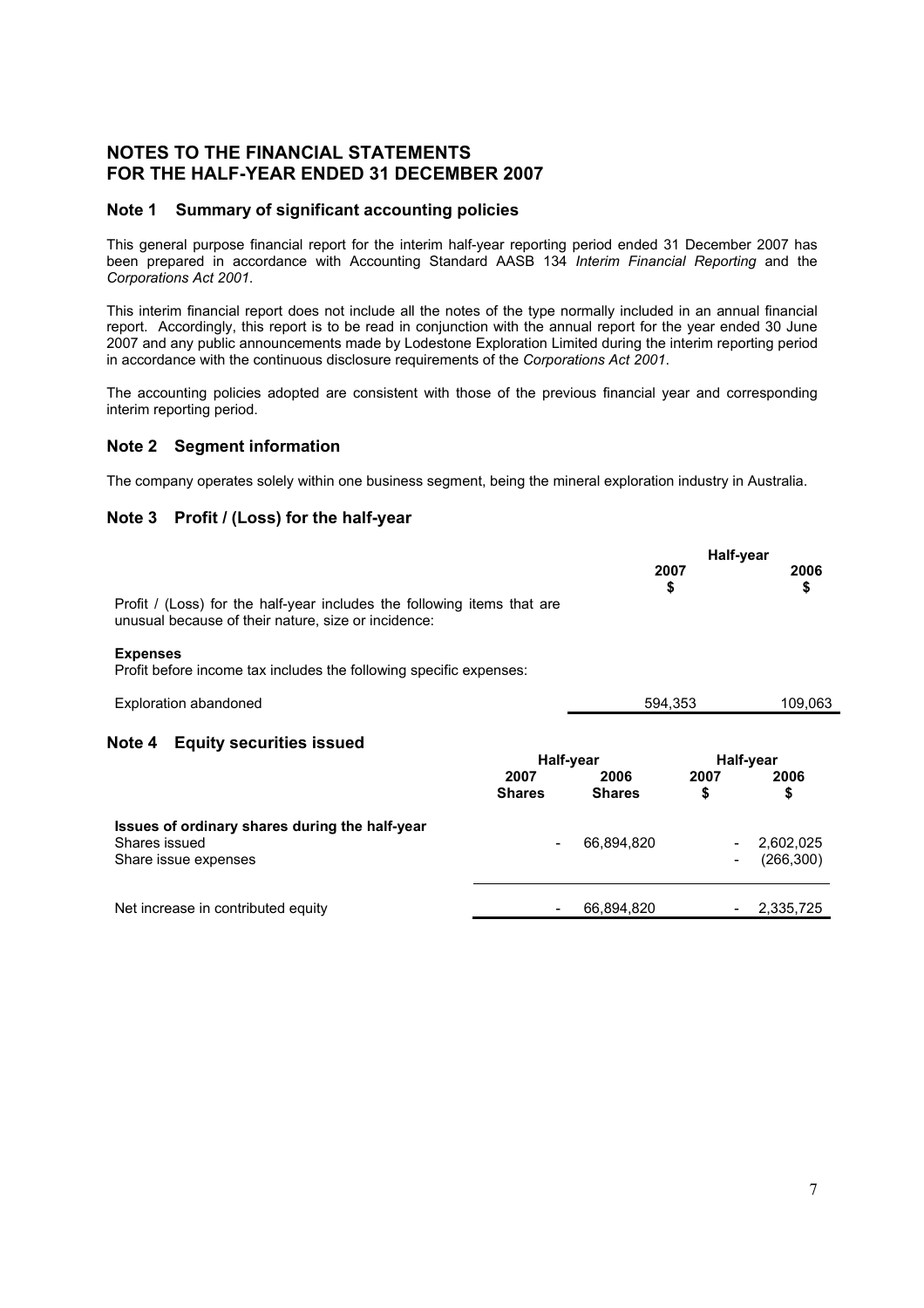#### **Note 5 Commitments for expenditure**

|                                                                                                                                                                                           | Half-year  |            |
|-------------------------------------------------------------------------------------------------------------------------------------------------------------------------------------------|------------|------------|
|                                                                                                                                                                                           | 2007<br>\$ | 2006<br>\$ |
| <b>Exploration commitments</b>                                                                                                                                                            |            |            |
| Commitments as at 31 December 2007 for payments under<br>exploration permits for minerals in existence at the reporting date but<br>not recognised as liabilities payable are as follows: |            |            |
| Within one year                                                                                                                                                                           | 1,629,490  | 837.930    |
| Later than one year but not later than 5 years                                                                                                                                            | 3,524,960  | 708.990    |
| Later than 5 years                                                                                                                                                                        |            |            |
| Commitments as at 31 December 2007 not recognised in the<br>financial statements                                                                                                          | 5,154,450  | 1,546,920  |

So as to maintain current rights to tenure of various exploration tenements, the company will be required to outlay amounts in respect of tenement exploration expenditure commitments. These outlays, which arise in relation to granted tenements are noted above. The outlays may be varied from time to time, subject to approval of the relevant government departments, and may be relieved if a tenement is relinquished, work program deferred or Joint Venture Agreement concluded.

Exploration commitments total \$5,154,450. They extend over 21 exploration tenements and are calculated on the assumption that each of these tenements will be held for its full term. But, in fact, commitments will decrease materially as exploration advances and ground that is shown to be unprospective is progressively surrendered. Expenditure commitments on prospective ground will be met out of existing funds, joint ventures, and new capital raisings.

#### **Note 6 Events occurring after the balance sheet date**

There have been no matters or circumstances, that have arisen since the end of the half-year, that have significantly affected, or may affect, the operations of the company, the results of those operations or the state of affairs of the company in future financial years.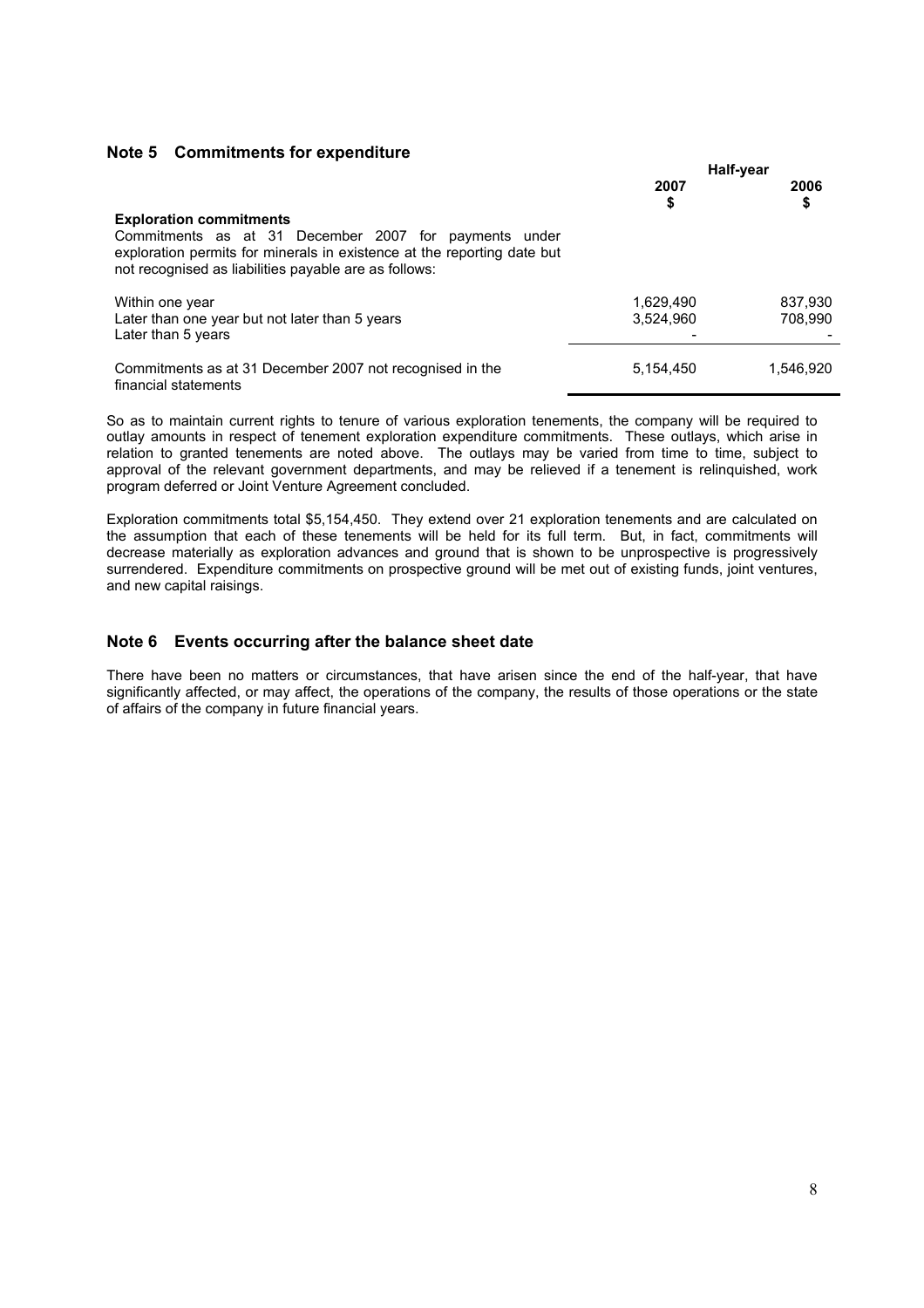#### **DIRECTORS' DECLARATION**

The directors declare that the financial statements and notes set out on pages 1 to 8:

- (a) comply with Accounting Standards, the Corporations Regulations 2001 and other mandatory financial reporting requirements, and
- (b) give a true and fair view of the company's financial position as at 31 December 2007 and of its performance, as represented by the results of its operations and its cash flows, for the half-year ended on that date.

In the directors' opinion:

- (a) the financial statements and notes are in accordance with the Corporations Act 2001; and (b) there are reasonable grounds to believe that Lodestone Exploration Limited will be able
- there are reasonable grounds to believe that Lodestone Exploration Limited will be able to pay its debts as and when they become due and payable.

This declaration is made in accordance with a resolution of the directors.

John Mcawley

J L McCawley Director

Brisbane 14 March 2008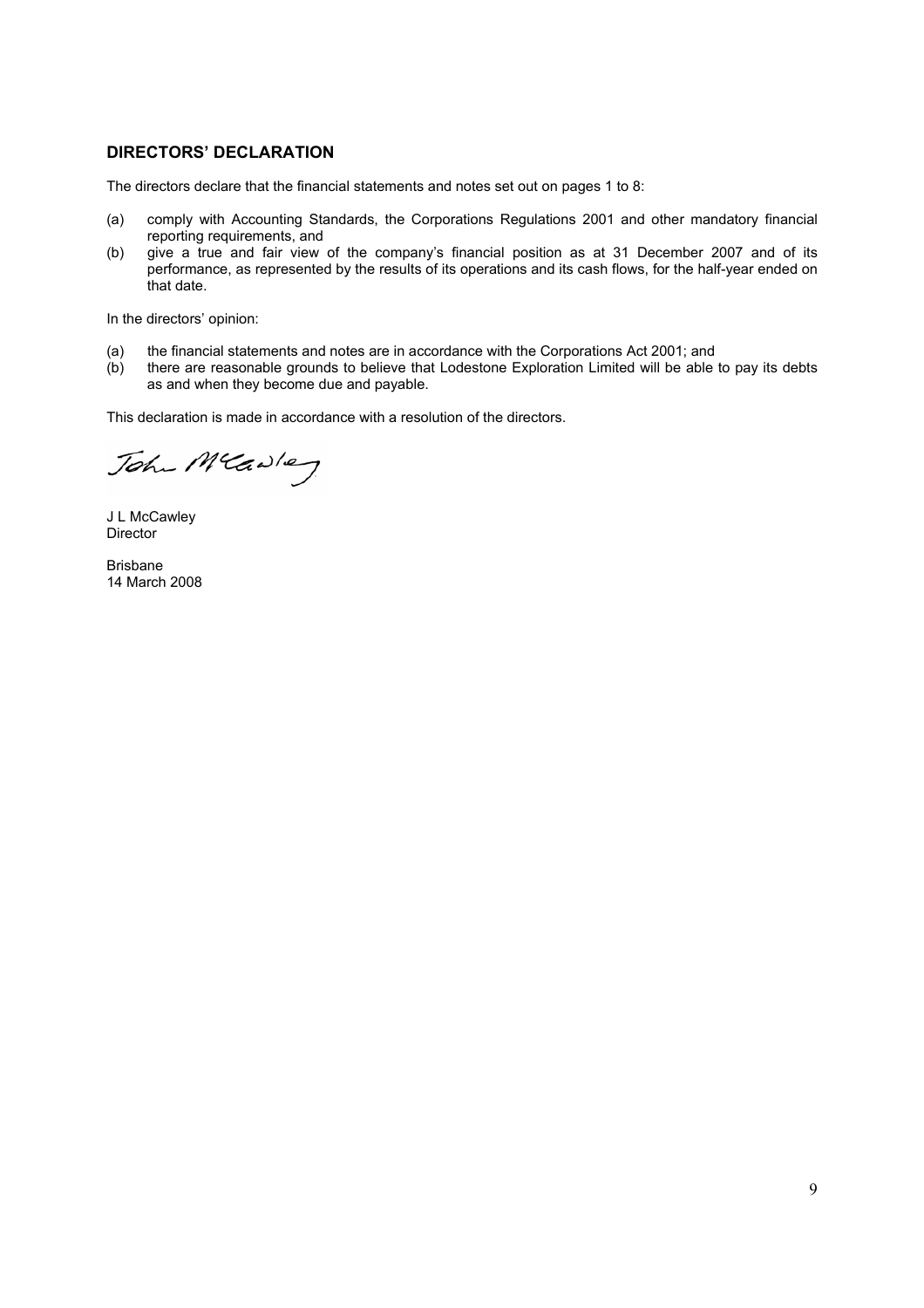

Level 21 300 Queen Street Brisbane Queensland 4000

Postal Address-GPO Box 35 Brisbane Qld 4001 Australia

Tel: 0732284000 Fax: 03 3221 6420

www.pitcher.com.au info@pitchergld.com.au

ARN 94 265 069 917

### **INDEPENDENT AUDITOR'S REVIEW REPORT TO THE MEMBERS OF LODESTONE EXPLORATION LIMITED**

#### **Report on the Half-Year Financial Report**

We have reviewed the accompanying half-year financial report of Lodestone Exploration Limited. The half-year financial report comprises the balance sheet as at 31 December 2007, and the income statement, statement of changes in equity and cash flow statement for the half-year ended on that date, a statement of accounting policies, other selected explanatory notes and the Directors' declaration.

#### *Directors' Responsibility for the Half-Year Financial Report*

The Directors of Lodestone Exploration Limited are responsible for the preparation and fair presentation of the half-year financial report in accordance with Australian Accounting Standards (including the Australian Accounting Interpretations) and the *Corporations Act 2001*. This responsibility includes designing, implementing and maintaining internal control relevant to the preparation and fair presentation of the half-year financial report that is free from material misstatement, whether due to fraud or error; selecting and applying appropriate accounting policies; and making accounting estimates that are reasonable in the circumstances.

#### *Auditor's Responsibility*

Our responsibility is to express a conclusion on the half-year financial report based on our review. We conducted our review in accordance with Auditing Standard on Review Engagements ASRE 2410 *Review of an Interim Financial Report Performed by the Independent Auditor of the Entity*, in order to state whether, on the basis of the procedures described, we have become aware of any matter that makes us believe that the financial report is not in accordance with the *Corporations Act 2001* including: giving a true and fair view of Lodestone Exploration Limited's financial position as at 31 December 2007 and its performance for the half-year ended on that date; and complying with Accounting Standard AASB 134 Interim Financial Reporting and the Corporations Regulations 2001. As the auditor of Lodestone Exploration Limited, ASRE 2410 requires that we comply with the ethical requirements relevant to the audit of the annual financial report.